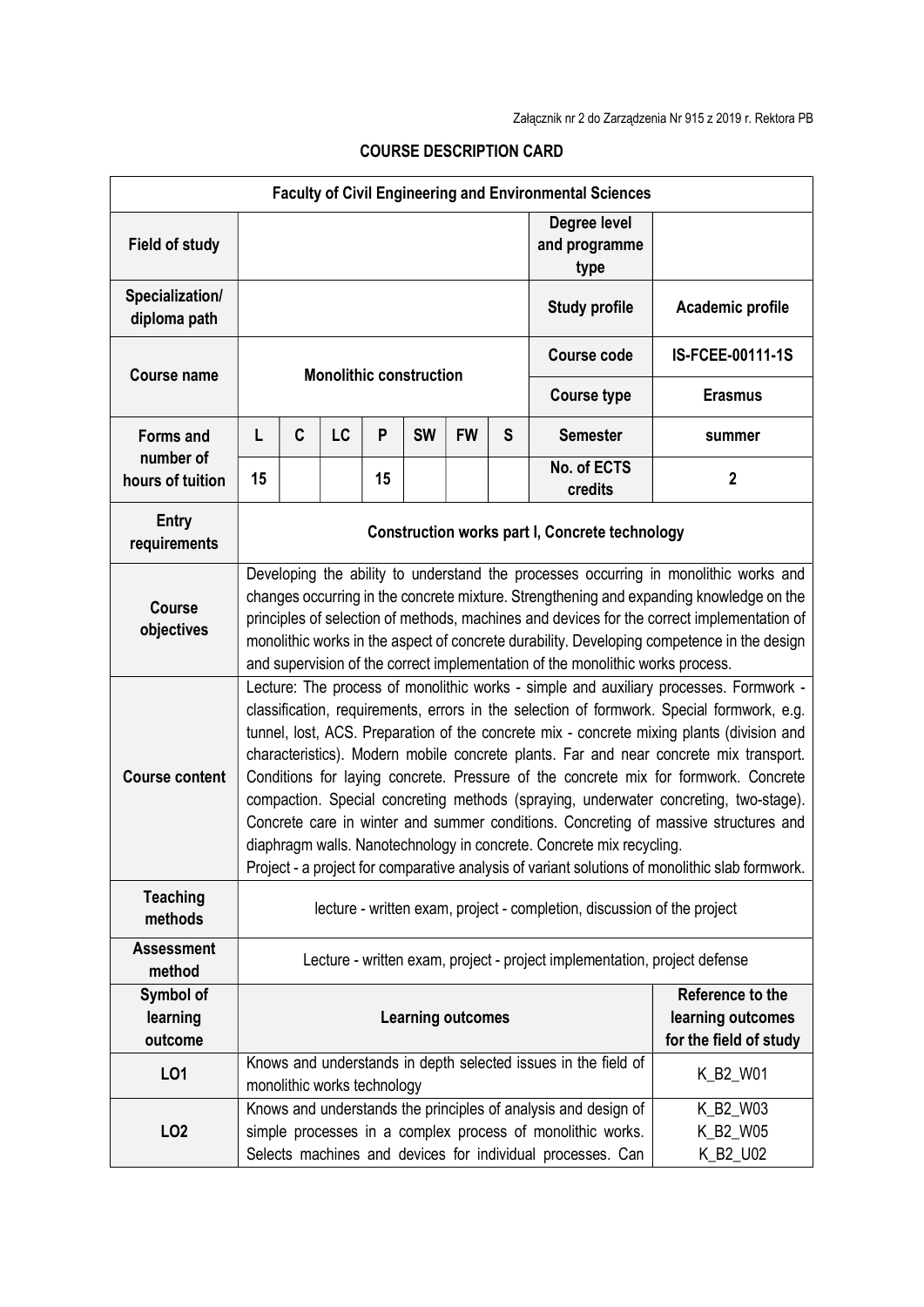|                    | make a critical analysis of existing solutions and evaluate these<br>solutions.                                             |                        |                                  |  |
|--------------------|-----------------------------------------------------------------------------------------------------------------------------|------------------------|----------------------------------|--|
|                    | In an extended scope knows the standard rules and guidelines                                                                |                        |                                  |  |
| LO <sub>3</sub>    | for the design of processes in monolithic robots in terms of                                                                | K_B2_W07<br>K_B2_W09   |                                  |  |
|                    | concrete durability. He knows the safety rules                                                                              | K_B2_W11               |                                  |  |
|                    | Knows the main development trends in monolithic construction.                                                               |                        |                                  |  |
| LO4                | Knows modern technologies and devices necessary for the                                                                     | K_B2_W12               |                                  |  |
|                    | implementation of monolithic construction                                                                                   |                        |                                  |  |
|                    | Is able to assess threats in the implementation of a complex                                                                |                        |                                  |  |
| LO <sub>5</sub>    | process of monolithic works and implement appropriate                                                                       | K_B2_W09               |                                  |  |
|                    | principles of safety and health protection.                                                                                 | K_B2_U07               |                                  |  |
|                    | Is ready to recognize the importance of knowledge in solving                                                                |                        |                                  |  |
|                    | problems in the field of monolithic construction and the                                                                    | K_B2_K02               |                                  |  |
| LO <sub>6</sub>    | responsible fulfillment of professional duties and continuous                                                               | K_B2_K06               |                                  |  |
|                    | training.                                                                                                                   |                        |                                  |  |
| Symbol of          |                                                                                                                             | Type of tuition during |                                  |  |
| learning           | Methods of assessing the learning outcomes                                                                                  | which the outcome is   |                                  |  |
| outcome            |                                                                                                                             | assessed               |                                  |  |
| LO1                | Completing the lecture                                                                                                      | L                      |                                  |  |
| LO <sub>2</sub>    | Completing the lecture, defending the project                                                                               | L, P                   |                                  |  |
| LO <sub>3</sub>    | Completing the lecture, defending the project                                                                               | L, P                   |                                  |  |
| LO <sub>4</sub>    | Completing the lecture, defending the project                                                                               | L, P                   |                                  |  |
|                    | Completing the lecture, defending the project<br>L, P                                                                       |                        |                                  |  |
| LO <sub>5</sub>    |                                                                                                                             |                        |                                  |  |
| LO <sub>6</sub>    | Completing the lecture, defending the project                                                                               | L, P                   |                                  |  |
|                    | Student workload (in hours)                                                                                                 | No. of hours           |                                  |  |
|                    | participation in lectures                                                                                                   | 15                     |                                  |  |
|                    | participation in design exercises                                                                                           |                        | 15                               |  |
|                    | preparation for design exercises and project implementation                                                                 | 10                     |                                  |  |
|                    | preparation for project defense                                                                                             | $\overline{2}$         |                                  |  |
| <b>Calculation</b> | preparation for passing the lecture and presence on it $(8h + 2h)$                                                          | 15                     |                                  |  |
|                    | passing the lecture)                                                                                                        |                        |                                  |  |
|                    | participation in consultations                                                                                              | 3                      |                                  |  |
|                    | <b>TOTAL:</b>                                                                                                               | 60                     |                                  |  |
|                    | <b>Quantitative indicators</b>                                                                                              | <b>HOURS</b>           | No. of<br><b>ECTS</b><br>credits |  |
|                    | Student workload – activities that require direct teacher participation                                                     | 35                     | 1                                |  |
|                    | <b>Student workload - practical activities</b>                                                                              | 30                     | 1                                |  |
|                    | 1. Neville, A.M. Concrete technology, Harlow: Prentice Hall, 2010.                                                          |                        |                                  |  |
|                    | 2. Kurdowski W. Cement and Concrete Chemistry, Springer, 2014                                                               |                        |                                  |  |
| <b>Basic</b>       | 3. Advanced Concrete Technology 3, Edited by Newman J., London, UK, 2003                                                    |                        |                                  |  |
| references         | 4. Day K.W, Aldred J., Hudson B. Concrete Mix Design, Quality Control and Specification,<br>Fourth Edition, CRC Press, 2013 |                        |                                  |  |